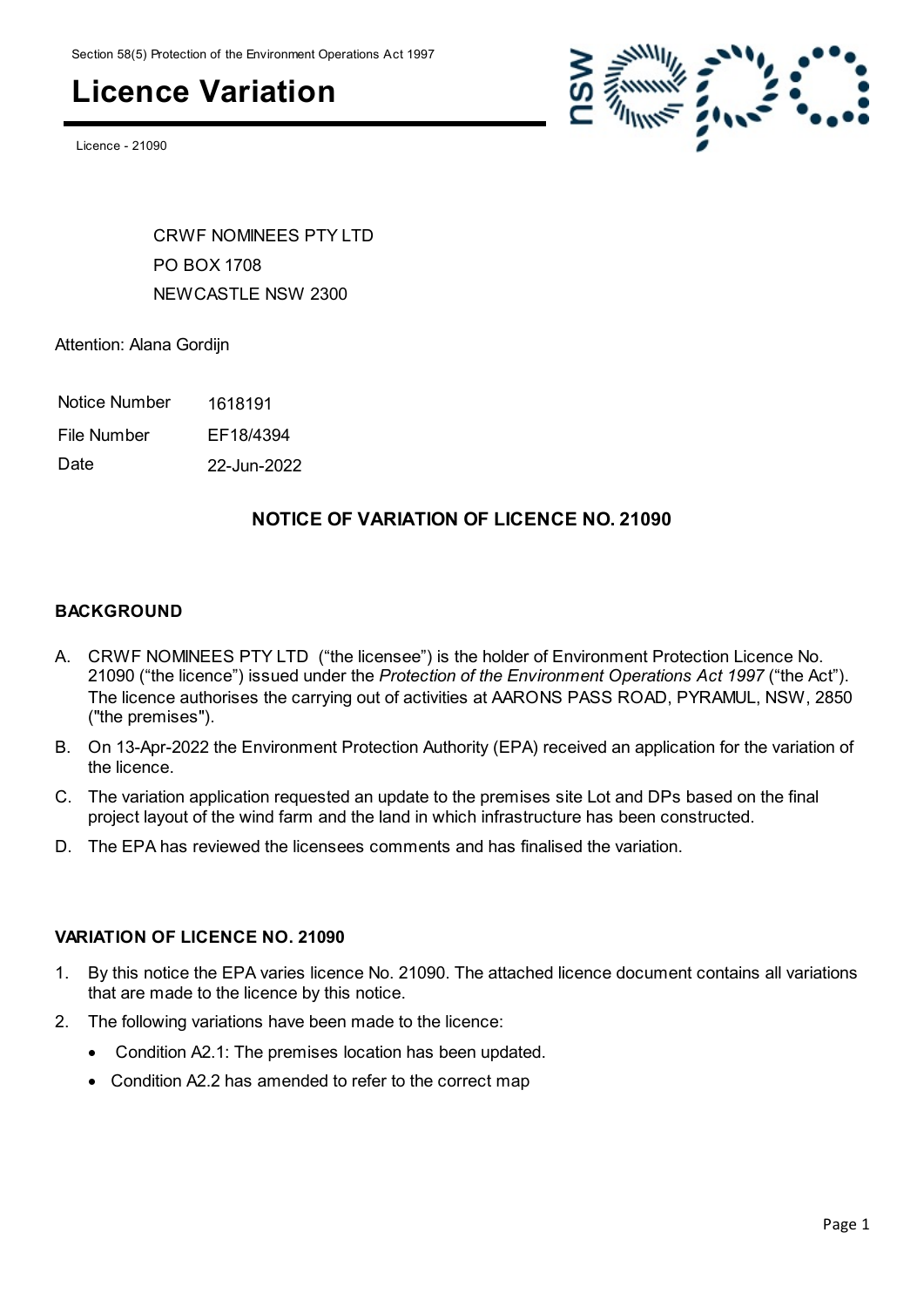## **Licence Variation**



| . . |  |  |  |
|-----|--|--|--|

**Janine Goodwin**

**Unit Head**

**Environment Protection Authority**

(by Delegation)

#### **INFORMATION ABOUT THIS NOTICE**

- This notice is issued under section 58(5) of the Act.
- Details provided in this notice, along with an updated version of the licence, will be available on the EPA's Public Register [\(http://www.epa.nsw.gov.au/prpoeo/index.htm](http://www.environment.nsw.gov.au/prpoeo/index.htm)) in accordance with section 308 of the Act.

#### **Appeals against this decision**

 You can appeal to the Land and Environment Court against this decision. The deadline for lodging the appeal is 21 days after you were given notice of this decision.

#### **When this notice begins to operate**

- The variations to the licence specified in this notice begin to operate immediately from the date of this notice, unless another date is specified in this notice.
- If an appeal is made against this decision to vary the licence and the Land and Environment Court directs that the decision is stayed the decision does not operate until the stay ceases to have effect or the Land and Environment Court confirms the decision or the appeal is withdrawn (whichever occurs first).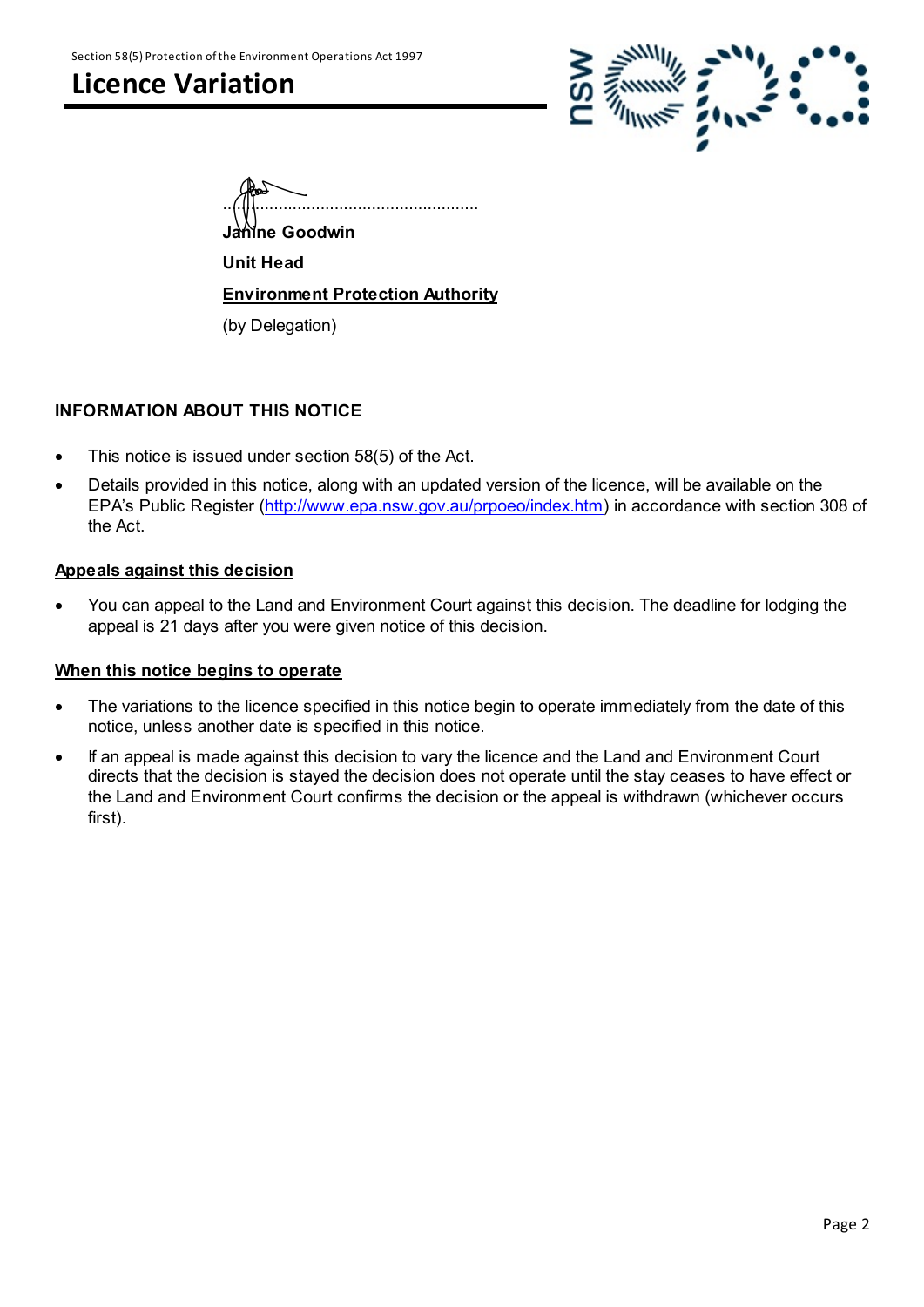21090 27-April

Licence - 21090

| <b>Licence Details</b>   |  |
|--------------------------|--|
| Number:                  |  |
| <b>Anniversary Date:</b> |  |

#### **Licensee**

CRWF NOMINEES PTY LTD

PO BOX 1708

NEWCASTLE NSW 2300

#### **Premises**

CRUDINE RIDGE WIND FARM

AARONS PASS ROAD

PYRAMUL NSW 2850

#### **Scheduled Activity**

Electricity generation

#### **Fee Based Activity Scale Scale Scale Scale**

Electricity works (wind farms) 0-450 GWh annual generating

#### **Contact Us**

NSW EPA

4 Parramatta Square

12 Darcy Street

PARRAMATTA NSW 2150

Phone: 131 555

Email: info@epa.nsw.gov.au

Locked Bag 5022

PARRAMATTA NSW 2124



capacity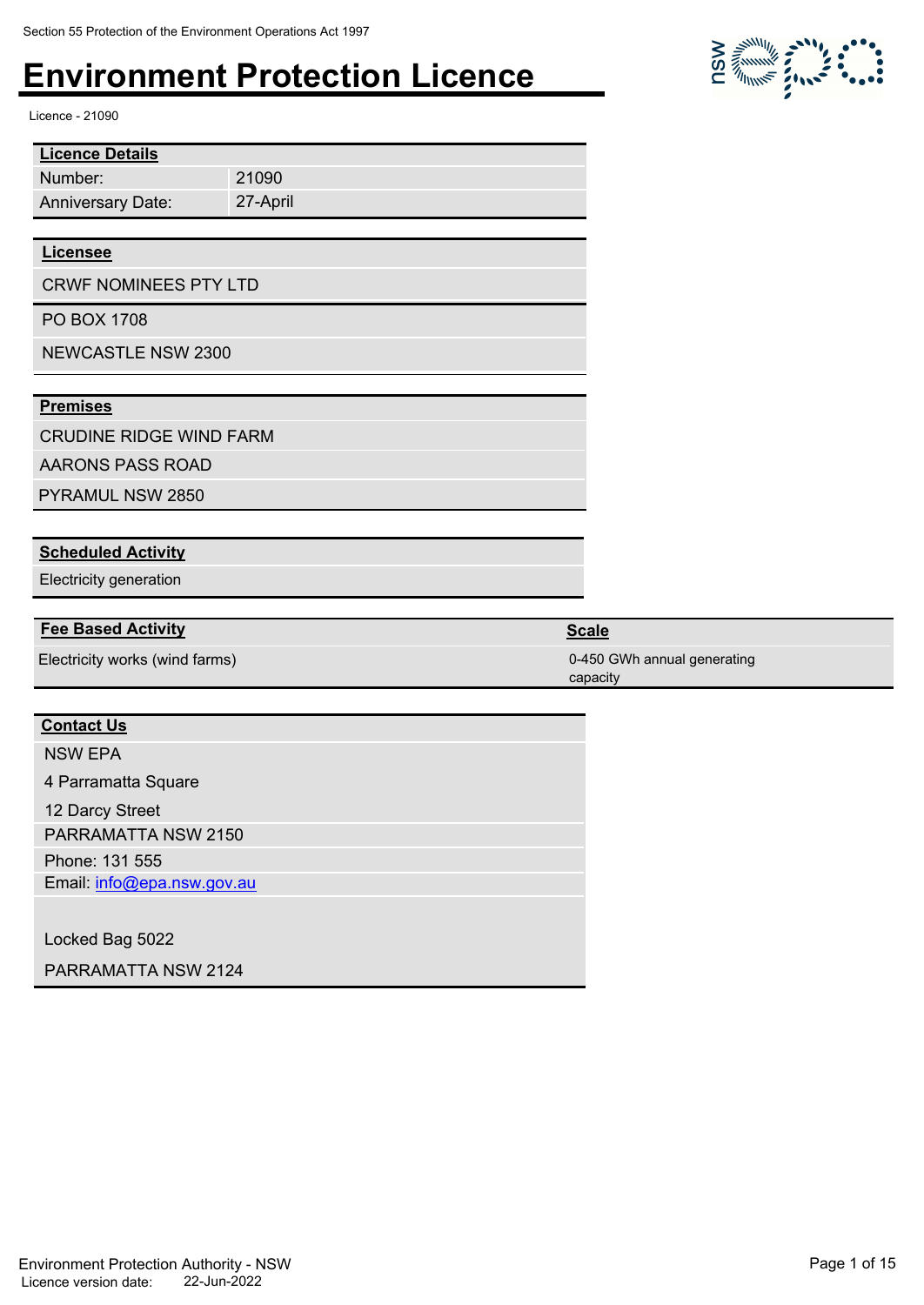

Licence - 21090

|                |                   | 3  |
|----------------|-------------------|----|
|                |                   |    |
|                |                   |    |
|                |                   |    |
|                |                   |    |
|                |                   |    |
|                |                   |    |
|                |                   |    |
|                |                   |    |
| 1              |                   |    |
| A1             |                   |    |
| A <sub>2</sub> |                   |    |
| A <sub>3</sub> |                   |    |
| $\mathbf{2}$   |                   | 6  |
| L1             |                   |    |
| L <sub>2</sub> |                   |    |
| L3             |                   |    |
| 3              |                   | 8  |
| O <sub>1</sub> |                   |    |
| O <sub>2</sub> |                   |    |
| O <sub>3</sub> |                   |    |
|                |                   | 9  |
| M <sub>1</sub> |                   |    |
| M <sub>2</sub> |                   |    |
| M <sub>3</sub> |                   |    |
| 5              |                   | 10 |
| R <sub>1</sub> |                   |    |
| R <sub>2</sub> |                   |    |
| R <sub>3</sub> |                   |    |
| 6              |                   |    |
| G1             |                   |    |
|                | <b>DICTIONARY</b> | 13 |
|                |                   |    |
|                |                   |    |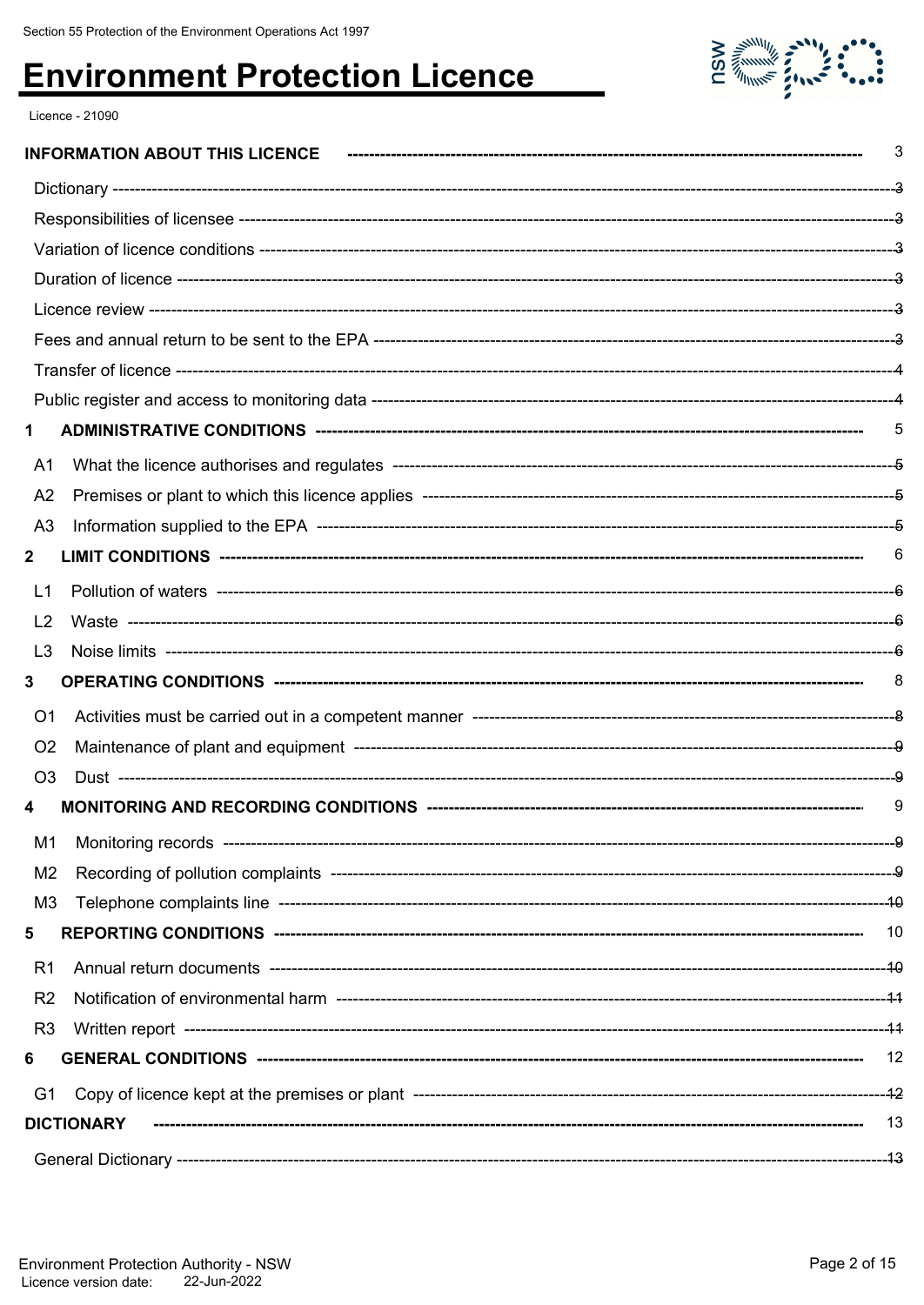Licence - 21090



## **Information about this licence**

#### **Dictionary**

A definition of terms used in the licence can be found in the dictionary at the end of this licence.

#### **Responsibilities of licensee**

Separate to the requirements of this licence, general obligations of licensees are set out in the Protection of the Environment Operations Act 1997 ("the Act") and the Regulations made under the Act. These include obligations to:

- ensure persons associated with you comply with this licence, as set out in section 64 of the Act;
- control the pollution of waters and the pollution of air (see for example sections 120 132 of the Act);
- report incidents causing or threatening material environmental harm to the environment, as set out in Part 5.7 of the Act.

#### **Variation of licence conditions**

The licence holder can apply to vary the conditions of this licence. An application form for this purpose is available from the EPA.

The EPA may also vary the conditions of the licence at any time by written notice without an application being made.

Where a licence has been granted in relation to development which was assessed under the Environmental Planning and Assessment Act 1979 in accordance with the procedures applying to integrated development, the EPA may not impose conditions which are inconsistent with the development consent conditions until the licence is first reviewed under Part 3.6 of the Act.

#### **Duration of licence**

This licence will remain in force until the licence is surrendered by the licence holder or until it is suspended or revoked by the EPA or the Minister. A licence may only be surrendered with the written approval of the EPA.

#### **Licence review**

The Act requires that the EPA review your licence at least every 5 years after the issue of the licence, as set out in Part 3.6 and Schedule 5 of the Act. You will receive advance notice of the licence review.

#### **Fees and annual return to be sent to the EPA**

For each licence fee period you must pay:

- an administrative fee; and
- a load-based fee (if applicable).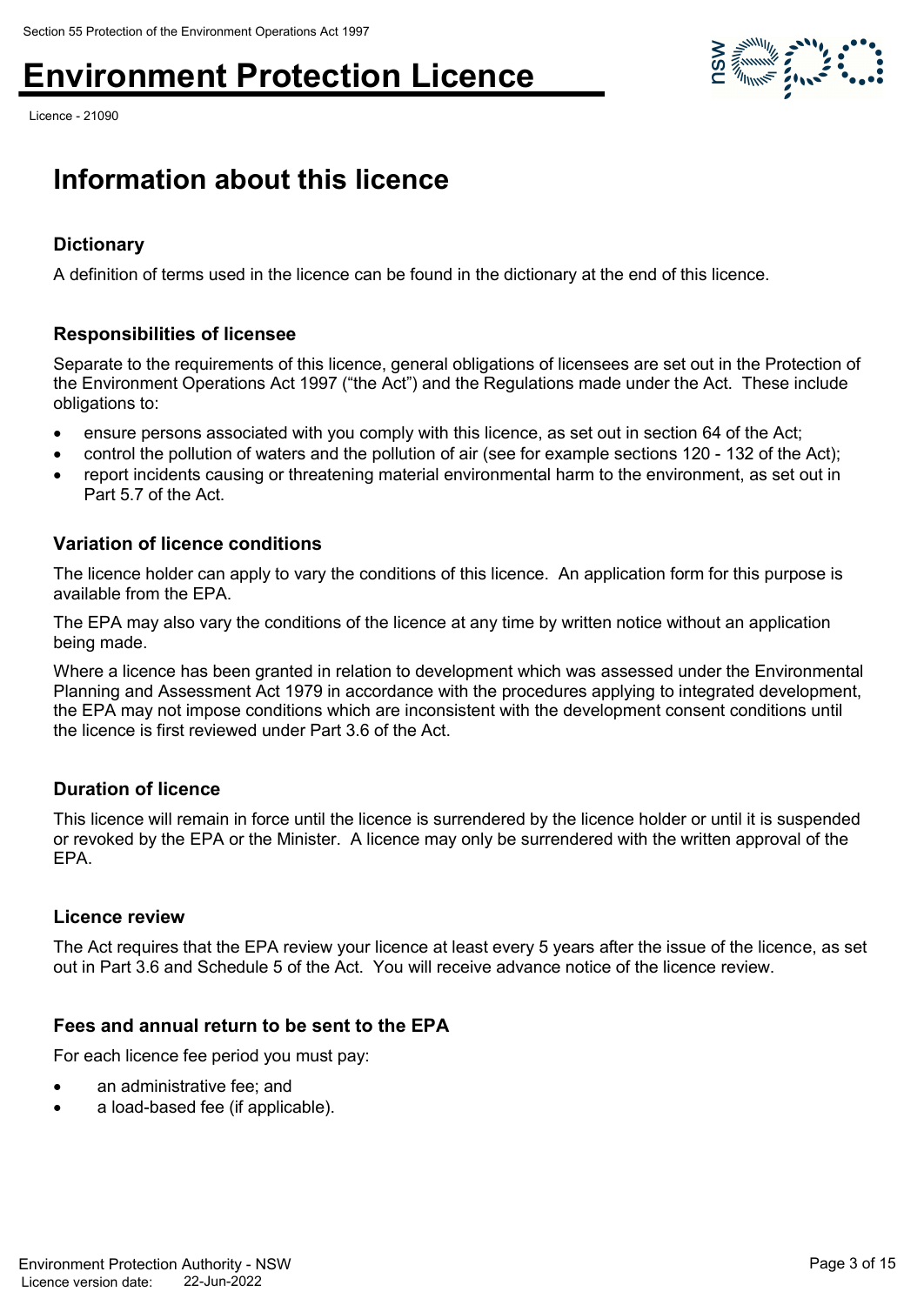

Licence - 21090

The EPA publication "A Guide to Licensing" contains information about how to calculate your licence fees. The licence requires that an Annual Return, comprising a Statement of Compliance and a summary of any monitoring required by the licence (including the recording of complaints), be submitted to the EPA. The Annual Return must be submitted within 60 days after the end of each reporting period. See condition R1 regarding the Annual Return reporting requirements.

Usually the licence fee period is the same as the reporting period.

#### **Transfer of licence**

The licence holder can apply to transfer the licence to another person. An application form for this purpose is available from the EPA.

#### **Public register and access to monitoring data**

Part 9.5 of the Act requires the EPA to keep a public register of details and decisions of the EPA in relation to, for example:

- licence applications:
- licence conditions and variations;
- statements of compliance;
- load based licensing information; and
- load reduction agreements.

Under s320 of the Act application can be made to the EPA for access to monitoring data which has been submitted to the EPA by licensees.

#### **This licence is issued to:**

**CRWF NOMINEES PTY LTD**

**PO BOX 1708**

#### **NEWCASTLE NSW 2300**

subject to the conditions which follow.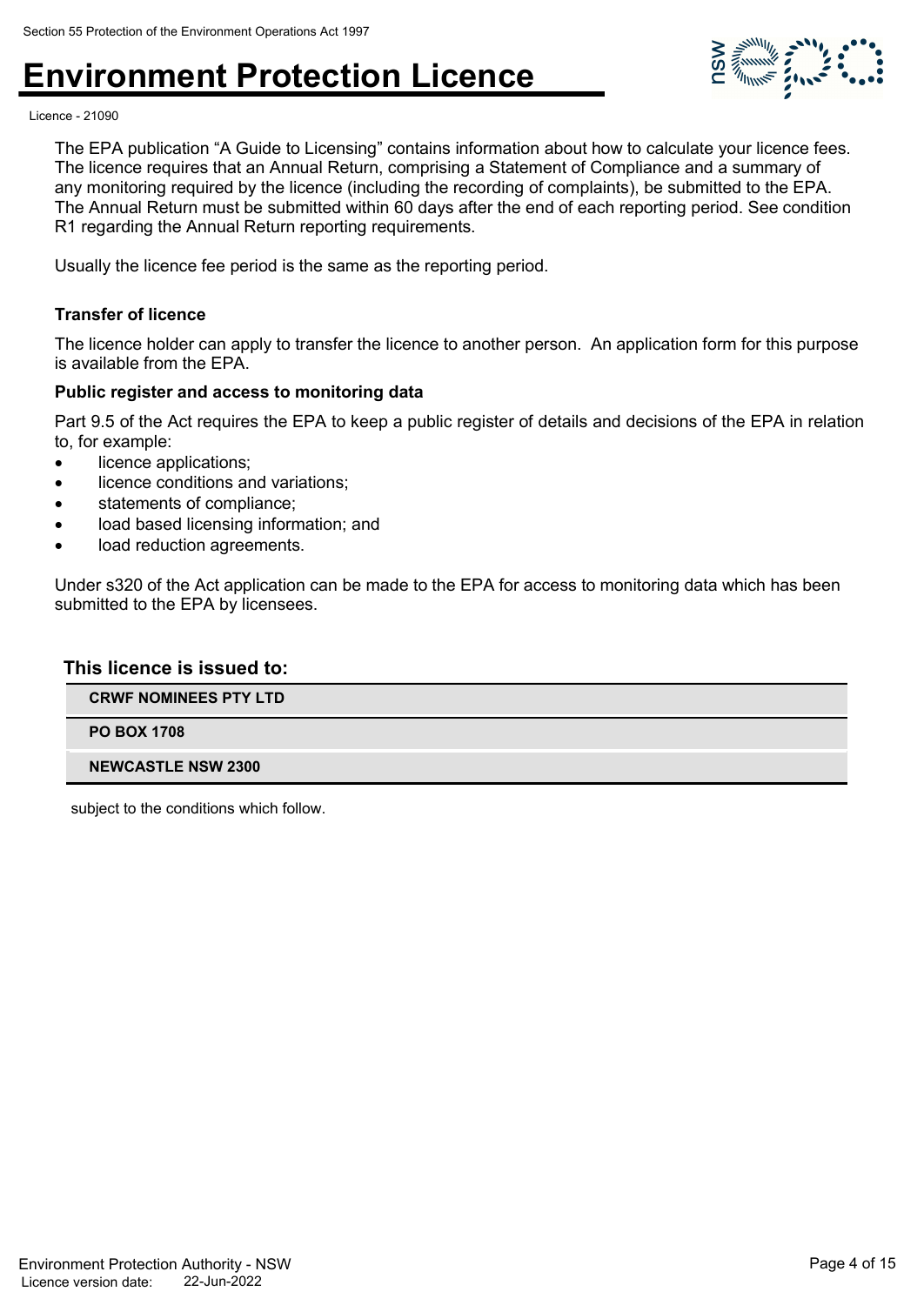

Licence - 21090

## **1 Administrative Conditions**

#### **A1 What the licence authorises and regulates**

A1.1 This licence authorises the carrying out of the scheduled activities listed below at the premises specified in A2. The activities are listed according to their scheduled activity classification, fee-based activity classification and the scale of the operation.

Unless otherwise further restricted by a condition of this licence, the scale at which the activity is carried out must not exceed the maximum scale specified in this condition.

| <b>Scheduled Activity</b> | <b>Fee Based Activity</b>      | <b>Scale</b>        |
|---------------------------|--------------------------------|---------------------|
| Electricity generation    | Electricity works (wind farms) | 0 - 450 GWh annual  |
|                           |                                | generating capacity |

#### **A2 Premises or plant to which this licence applies**

A2.1 The licence applies to the following premises:

| <b>Premises Details</b>                                                                                                                                                                                                                                                                                                 |
|-------------------------------------------------------------------------------------------------------------------------------------------------------------------------------------------------------------------------------------------------------------------------------------------------------------------------|
| <b>CRUDINE RIDGE WIND FARM</b>                                                                                                                                                                                                                                                                                          |
| <b>AARONS PASS ROAD</b>                                                                                                                                                                                                                                                                                                 |
| <b>PYRAMUL</b>                                                                                                                                                                                                                                                                                                          |
| <b>NSW 2850</b>                                                                                                                                                                                                                                                                                                         |
|                                                                                                                                                                                                                                                                                                                         |
|                                                                                                                                                                                                                                                                                                                         |
| LOTS 17, 76, 100, 161, DP 756878; LOTS 156, DP 756909; LOTS 8, 10, 27, 57,<br>123, 129, 134, 135, 136, 137, 159, 162, 165, 169, 171, 173, 177, 184, 185, 188,<br>190, 202, 210, 211, DP 756913; LOTS 1, 2, DP 1240061; LOTS 120, 121, 122,<br>123, DP 1240069; LOTS 981, 982, 983, 984, DP 1240071; LOTS 100, 101, 102, |
| 103, DP 1240075; LOTS 970, 971, 972, 973, DP 1240076; LOTS 351, 352, DP<br>1240077; LOT 200, DP 1242782; LOT 403, DP 1248716; LOTS 500, 501, 503,<br>DP 1263301                                                                                                                                                         |
|                                                                                                                                                                                                                                                                                                                         |

A2.2 In addition to Condition A2.1, the premises is graphically defined by the project site enclosed by grey lines in the drawing dated 24 Mar 2022, and Titled "*EPL Premises Map*". (EPA Reference DOC22/507060)

#### **A3 Information supplied to the EPA**

A3.1 Works and activities must be carried out in accordance with the proposal contained in the licence application, except as expressly provided by a condition of this licence.

In this condition the reference to "the licence application" includes a reference to:

a) the applications for any licences (including former pollution control approvals) which this licence replaces under the Protection of the Environment Operations (Savings and Transitional) Regulation 1998; and b) the licence information form provided by the licensee to the EPA to assist the EPA in connection with the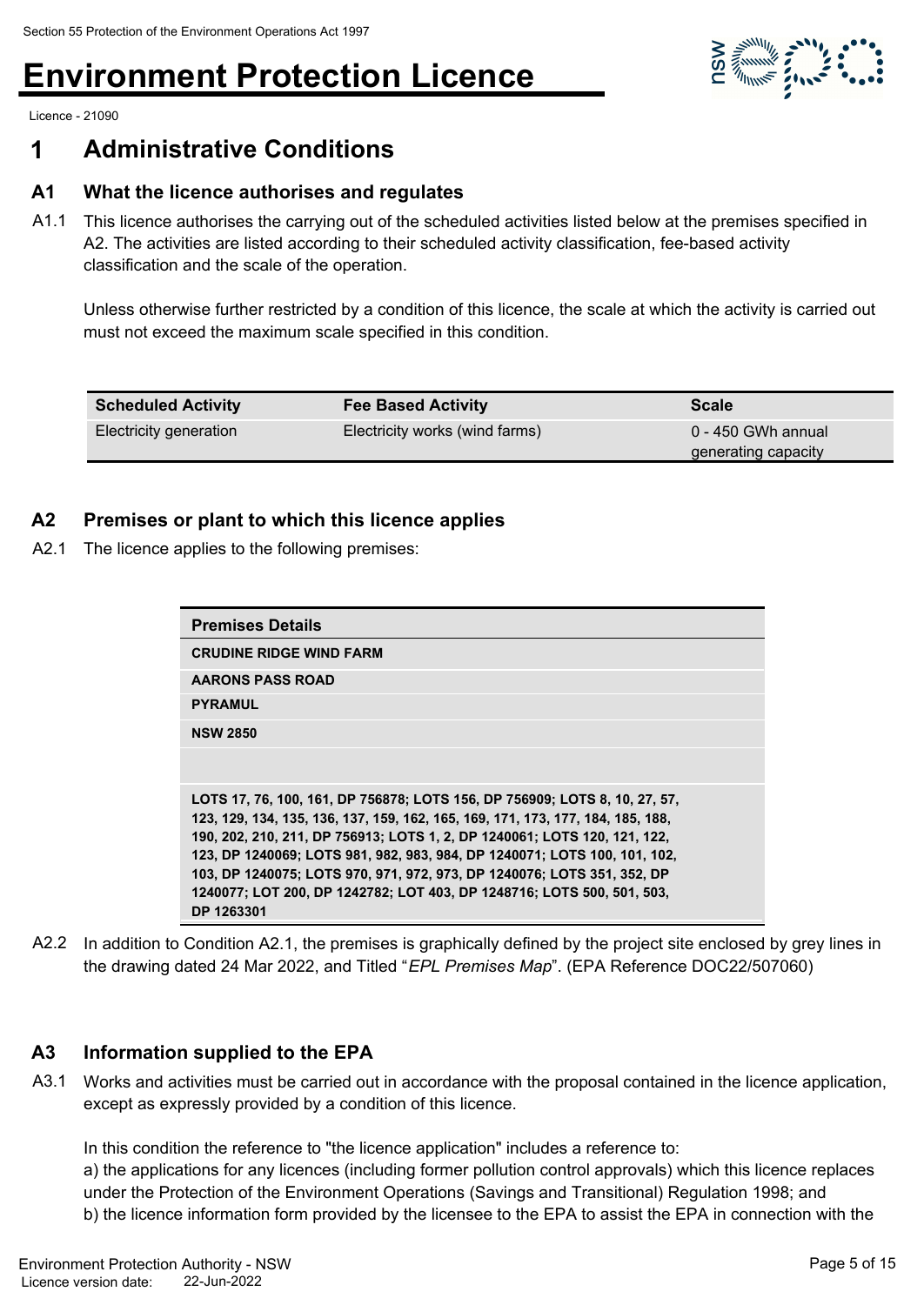Licence - 21090

issuing of this licence.

## **2 Limit Conditions**

#### **L1 Pollution of waters**

L1.1 Except as may be expressly provided in any other condition of this licence, the licensee must comply with section 120 of the Protection of the Environment Operations Act 1997.

#### **L2 Waste**

- L2.1 The licensee must not cause, permit or allow any waste generated outside the premises to be received at the premises for storage, treatment, processing, reprocessing or disposal or any waste generated at the premises to be disposed of at the premises, except as expressly permitted by the licence.
- L2.2 The licensee must ensure that all liquid and/or non-liquid waste generated on the site are assessed and classified in accordance with the NSW EPA Waste Classification Guidelines and where removed from the site, transported to a waste facility that can lawfully receive the waste.
- L2.3 The incineration of waste, including green waste on site is not permitted unless expressly permitted by the licence.

#### **L3 Noise limits**

L3.1 For wind speeds from cut in to rated power of the wind turbine generators, wind turbine noise generated from the premises must not exceed the greater of:

a) 35 dBA; or

b) the existing background noise level plus 5 dBA for each integer wind speed at 90 metres (hub height) at the wind farm site;

at the nearest non-involved residential receivers not listed in Condition L3.2.

L3.2 For the purpose of determining compliance with condition L3.1, the locations and noise limits in the table below apply.

| Location                                            | LAeg(10 min) Noise Limits (dBA)              |
|-----------------------------------------------------|----------------------------------------------|
| Integer wind speed (m/s) at 90 m above ground level | 3 4 5 6 7 8 9 10 11 12 13 14 15 16           |
| APR2, 3, 4, 5, 6, 7, 8, 9, 10, CR15                 | 35 35 35 35 35 36 38 39 41 42 44 46 48 48    |
| CR16, 18, 19, 20, 21, 24                            | 35 35 35 35 35 35 36 37 38 40 42 44 47 47    |
| CR26, 27, 28                                        | 35 35 35 35 35 35 35 35 36 36 38 41 43 45 45 |

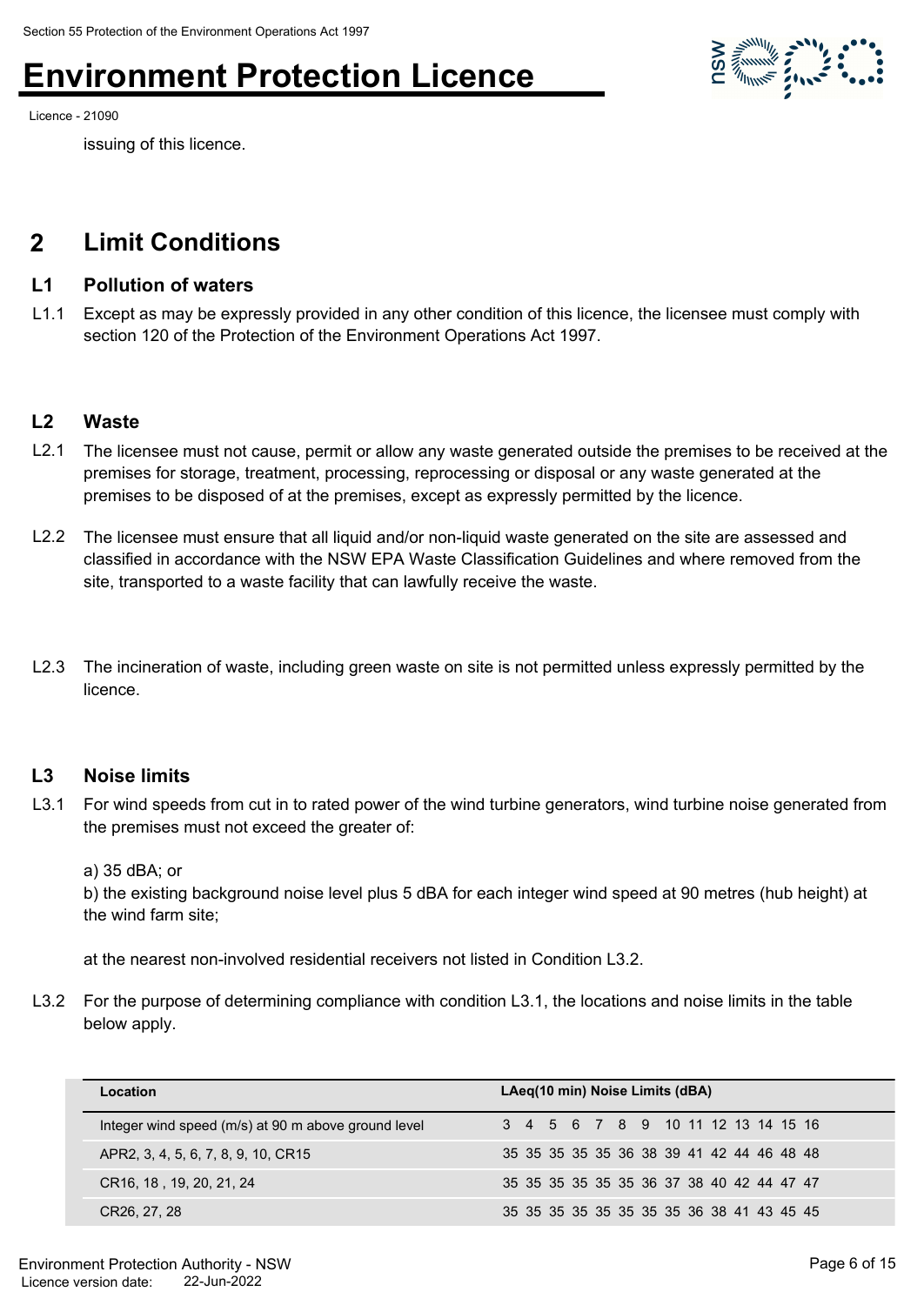

Licence - 21090

| CR32, 33, 34, 35, 36                                                                    | 35 35 35 35 35 35 37 40 42 45 47 50 52 55 |
|-----------------------------------------------------------------------------------------|-------------------------------------------|
| CR37, HER3, 4, TR1, 2, 3, 4, 5, 6                                                       | 35 35 35 35 35 35 35 36 38 39 40 41 41 41 |
| HER10, 11, 13                                                                           | 35 35 35 35 37 39 41 43 45 46 46 46 46 46 |
| PL1, 2, PR1, 3, 4, 9, 10, 11, SFR1, 4, 5, 6, 7, 8, 9, 10,<br>11, 12, 13, 16, 17, 18, 19 | 35 35 35 35 35 37 39 41 43 44 46 46 46 46 |

- Note: For the purpose of condition L3.2, locations are illustrated in the figures under Appendix 2 of the Development Consent for SSD-6697 dated 10 May 2016.
- L3.3 The noise limits specified in conditions L3.1 and L3.2 do not apply to any sensitive receiver location (residence) where a noise agreement is in place between the licensee and the respective land owner(s) in respect to noise impacts and/or noise limits.
- L3.4 For the purpose of conditions L3.1 and L3.2, noise must be determined in accordance with the methodology in the *Environmental Noise Guidelines: Wind Farms* (SA EPA 2009). The modification factors in Section 4 of those guidelines must be applied, as modified by the *NSW Wind Energy: Noise Assessment Bulletin for State significant wind energy development* (2016), to the noise levels measured by the noise monitoring equipment.
- L3.5 For the purpose of condition L3.4, the presence of excessive tonality (a special noise characteristic) must be determined in accordance with ISO 1996.2:2007 Acoustics - Description, measurement and assessment of environmental noise - Determination of environmental noise levels.

If tonality is found to be a repeated characteristic of the wind turbine noise, 5 dBA should be added to measured noise level from the wind farm. If tonality is only identified for certain wind directions and speeds, the penalty is only applicable under these conditions.

The tonal characteristic penalty applies only if the tone from the wind turbine is audible at the relevant receiver. Absence of tone in noise emissions measured at an intermediate location is sufficient proof that the tone at the receiver is not associated with the wind farm's operation.

The assessment for tonality should only be made for frequencies of concern from 25 Hz to 10 kHz and for sound pressure levels above the threshold of hearing (as defined in ISO 389.7:2005 *Acoustics - Reference zero for the calibration of audiometric equipment - Part 7: Reference threshold of hearing under free-field and diffuse - field listening conditions*).

- L3.6 For the purposes of condition L3.4, the presence of excessive low frequency noise (a special noise characteristic) must be determined with reference to the *NSW Wind Energy: Noise Assessment Bulletin For State significant wind energy development (2016)*.
- L3.7 The maximum penalty to be added to the measured noise level from the wind farm for any special noise characteristic individually or cumulatively is 5 dB(A).
- L3.8 For the purpose of conditions L3.1 and L3.2, wind speed is to be measured in accordance with the methodology contained in the *Environmental Noise Guidelines: Wind Farms (SA EPA 2009),* and should be fully justified by the licensee.
- L3.9 To determine compliance: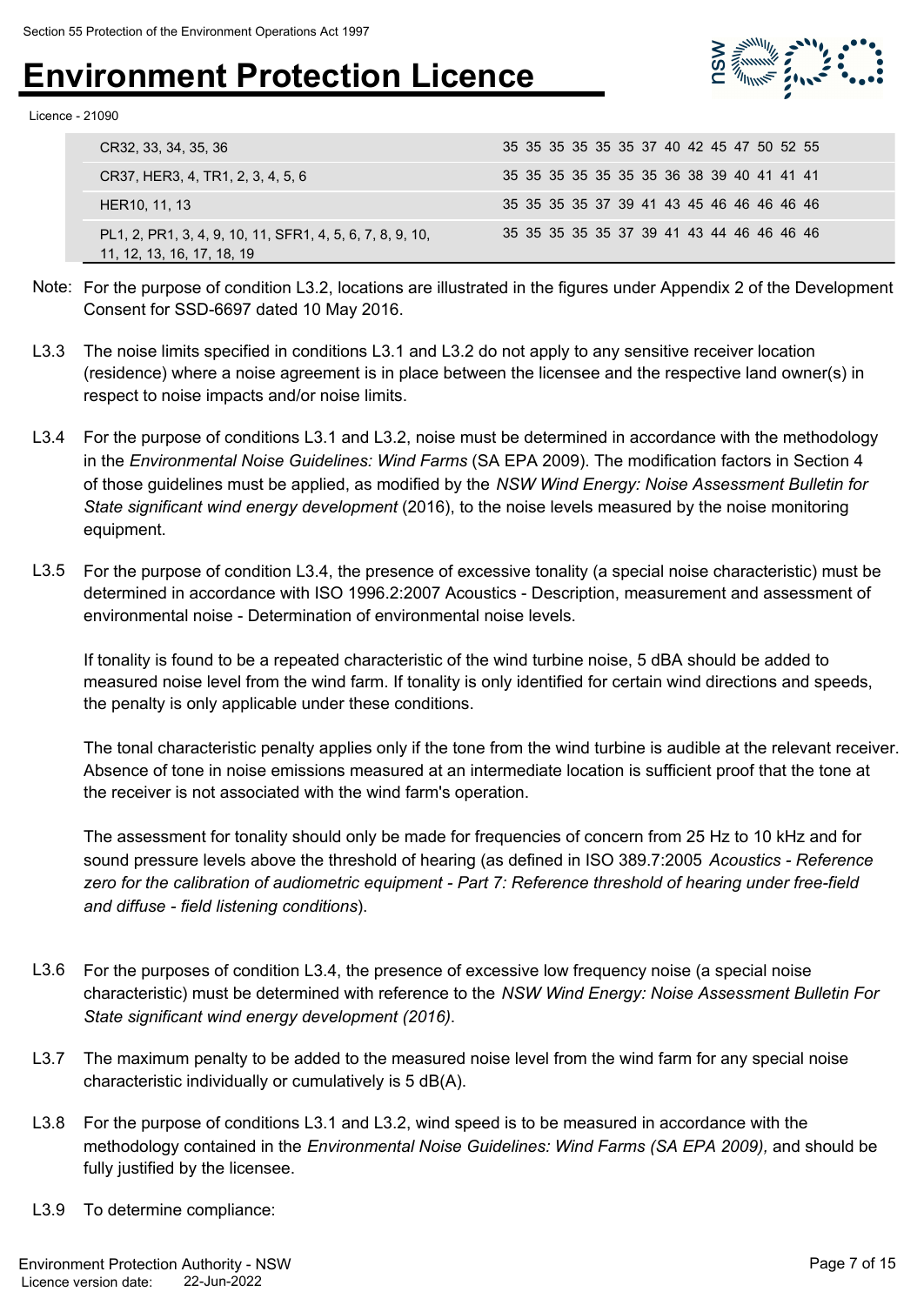

Licence - 21090

a) with the Leq(10 minute) noise limits in conditions L3.1 and L3.2, the noise measurement equipment must be located:

**•** approximately on the property boundary, where any dwelling is situated 30 metres or less from the property boundary closest to the premises; or

**•** within 30 metres of a dwelling façade, but not closer than 5m, where any dwelling on the property is situated more than 20 metres from the property boundary closest to the premises.

- b) with the noise limits in conditions L3.1 and L3.2, the noise measurement equipment must be located:
- at the most affected point at a location where there is no dwelling at the location; or
- at the most affected point within an area at a location prescribed by condition L3.9(a).

#### **Operational Noise - Ancillary Infrastructure**

- L3.10 Noise generated from ancillary infrastructure from the premises must not exceed 35 dB(A) LAeq(15 minutes) at any non-project related residences.
- L3.11 The noise limit in condition L3.10 applies under all meteorological conditions except for the following:
	- a) Wind speeds greater than 3 metres/second at 10 metres above ground level; or

b) Stability category F temperature inversion conditions and wind speeds greater than 2 metres/second at 10 metres above ground level; or

c) Stability category G temperature inversion conditions.

L3.12 To determine compliance with condition L3.10, noise from the premises is to be measured: a) approximately on the property boundary, where any dwelling is situated 30 metres or less from the property boundary closest to the premises; or b) within 30 metres of a dwelling façade, but not closer than 3 metres where any dwelling on the property is more than 30 metres from the boundary closest to the premises.

- L3.13 For the purposes of determining the noise generated from ancillary infrastructure at the premises the modification factors in Fact Sheet C of the *Noise Policy for Industry* (EPA, 2017) must be applied, as appropriate, to the measured noise levels measured by the noise monitoring equipment.
- L3.14 For the purposes of condition L3.10 data recorded at the Australian Bureau of Meteorology's weather station located at Mudgee must be used to determine meteorological conditions.

## **3 Operating Conditions**

#### **O1 Activities must be carried out in a competent manner**

O1.1 Licensed activities must be carried out in a competent manner. This includes:

a) the processing, handling, movement and storage of materials and substances used to carry out the activity; and

b) the treatment, storage, processing, reprocessing, transport and disposal of waste generated by the activity.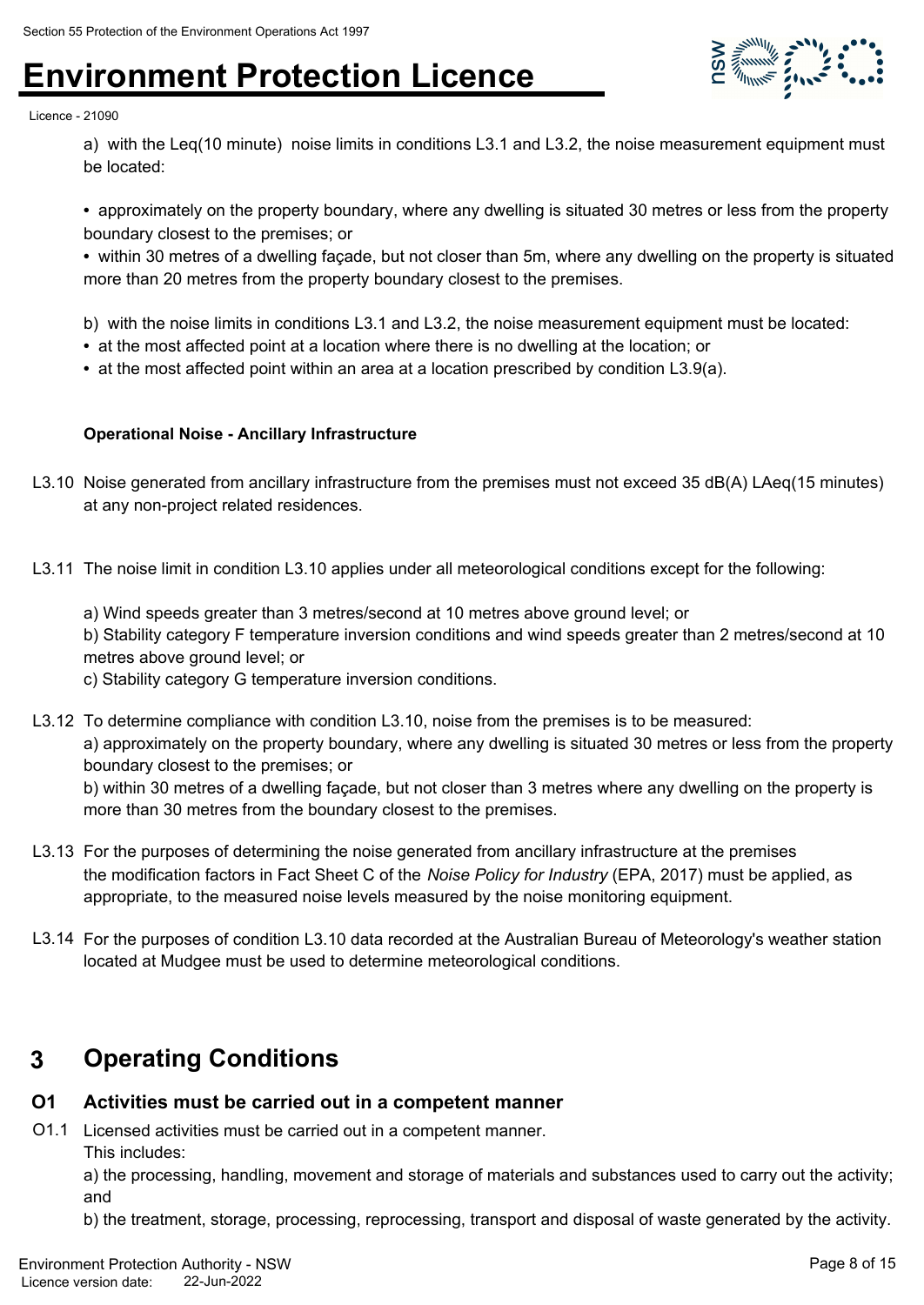Licence - 21090



#### **O2 Maintenance of plant and equipment**

- O2.1 All plant and equipment installed at the premises or used in connection with the licensed activity: a) must be maintained in a proper and efficient condition; and
	- b) must be operated in a proper and efficient manner.

#### **O3 Dust**

O3.1 All operations and activities occurring at the premises must be carried out in a manner that will minimise the emission of dust from the premises.

## **4 Monitoring and Recording Conditions**

#### **M1 Monitoring records**

- M1.1 The results of any monitoring required to be conducted by this licence or a load calculation protocol must be recorded and retained as set out in this condition.
- M1.2 All records required to be kept by this licence must be:
	- a) in a legible form, or in a form that can readily be reduced to a legible form;
	- b) kept for at least 4 years after the monitoring or event to which they relate took place; and
	- c) produced in a legible form to any authorised officer of the EPA who asks to see them.
- M1.3 The following records must be kept in respect of any samples required to be collected for the purposes of this licence:
	- a) the date(s) on which the sample was taken;
	- b) the time(s) at which the sample was collected;
	- c) the point at which the sample was taken; and
	- d) the name of the person who collected the sample.

#### **M2 Recording of pollution complaints**

- M2.1 The licensee must keep a legible record of all complaints made to the licensee or any employee or agent of the licensee in relation to pollution arising from any activity to which this licence applies.
- M2.2 The record must include details of the following:
	- a) the date and time of the complaint;
	- b) the method by which the complaint was made;
	- c) any personal details of the complainant which were provided by the complainant or, if no such details were provided, a note to that effect;
	- d) the nature of the complaint;

e) the action taken by the licensee in relation to the complaint, including any follow-up contact with the complainant; and

f) if no action was taken by the licensee, the reasons why no action was taken.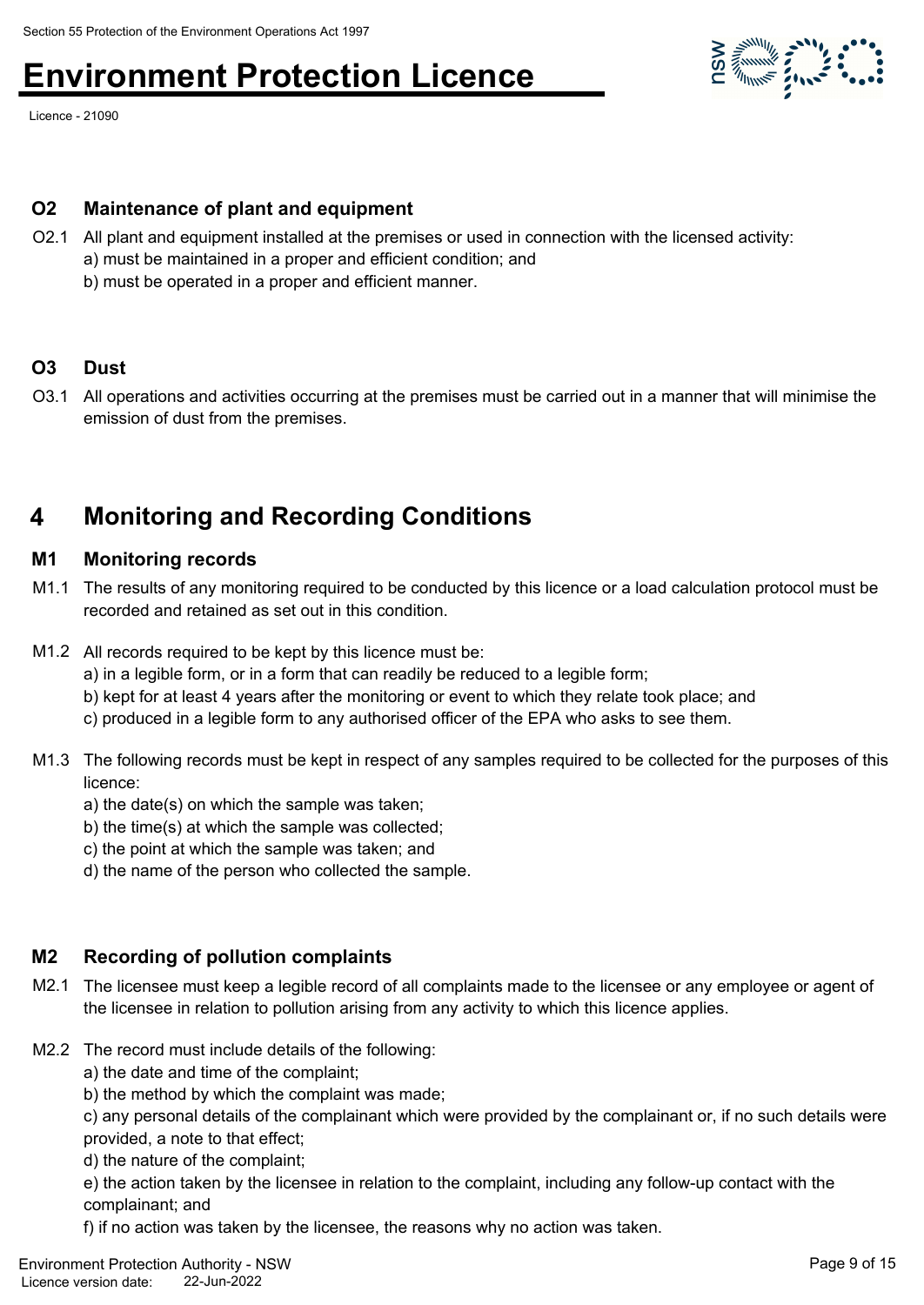Licence - 21090

- M2.3 The record of a complaint must be kept for at least 4 years after the complaint was made.
- M2.4 The record must be produced to any authorised officer of the EPA who asks to see them.

#### **M3 Telephone complaints line**

- M3.1 The licensee must operate during its operating hours a telephone complaints line for the purpose of receiving any complaints from members of the public in relation to activities conducted at the premises or by the vehicle or mobile plant, unless otherwise specified in the licence.
- M3.2 The licensee must notify the public of the complaints line telephone number and the fact that it is a complaints line so that the impacted community knows how to make a complaint.
- M3.3 The preceding two conditions do not apply until 3 months the date of the issue of this licence.

### **5 Reporting Conditions**

#### **R1 Annual return documents**

- R1.1 The licensee must complete and supply to the EPA an Annual Return in the approved form comprising:
	- 1. a Statement of Compliance,
	- 2. a Monitoring and Complaints Summary,
	- 3. a Statement of Compliance Licence Conditions,
	- 4. a Statement of Compliance Load based Fee,
	- 5. a Statement of Compliance Requirement to Prepare Pollution Incident Response Management Plan,
	- 6. a Statement of Compliance Requirement to Publish Pollution Monitoring Data; and
	- 7. a Statement of Compliance Environmental Management Systems and Practices.

At the end of each reporting period, the EPA will provide to the licensee notification that the Annual Return is due.

- R1.2 An Annual Return must be prepared in respect of each reporting period, except as provided below.
- Note: The term "reporting period" is defined in the dictionary at the end of this licence. Do not complete the Annual Return until after the end of the reporting period.
- R1.3 Where this licence is transferred from the licensee to a new licensee:

a) the transferring licensee must prepare an Annual Return for the period commencing on the first day of the reporting period and ending on the date the application for the transfer of the licence to the new licensee is granted; and

b) the new licensee must prepare an Annual Return for the period commencing on the date the application for the transfer of the licence is granted and ending on the last day of the reporting period.

 $\sum_{n=1}^{\infty} \frac{1}{n^2} \sum_{n=1}^{\infty} \frac{1}{n^2} \sum_{n=1}^{\infty} \frac{1}{n^2} \sum_{n=1}^{\infty} \frac{1}{n^2} \sum_{n=1}^{\infty} \frac{1}{n^2} \sum_{n=1}^{\infty} \frac{1}{n^2} \sum_{n=1}^{\infty} \frac{1}{n^2} \sum_{n=1}^{\infty} \frac{1}{n^2} \sum_{n=1}^{\infty} \frac{1}{n^2} \sum_{n=1}^{\infty} \frac{1}{n^2} \sum_{n=1}^{\in$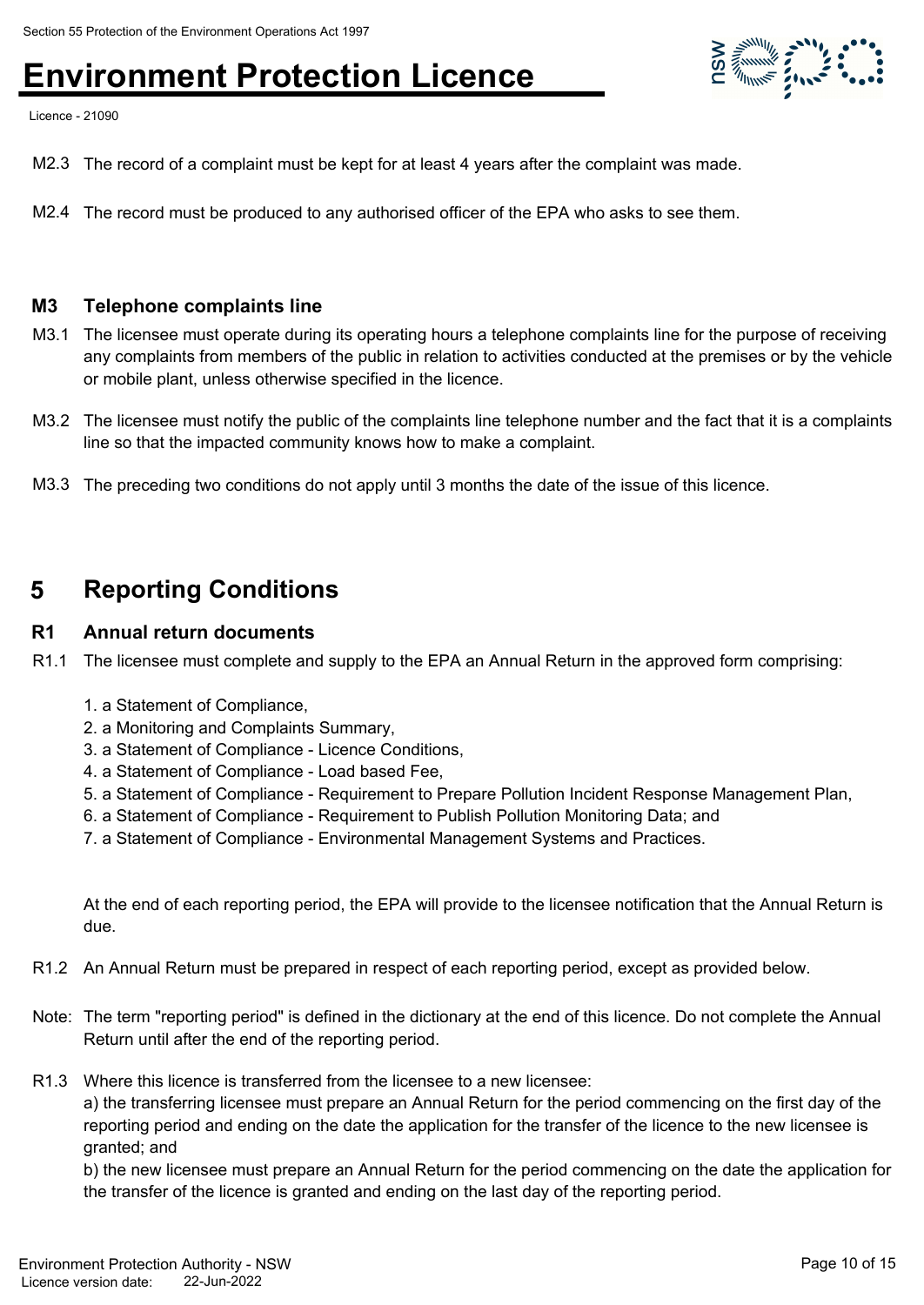

Licence - 21090

Note: An application to transfer a licence must be made in the approved form for this purpose.

R1.4 Where this licence is surrendered by the licensee or revoked by the EPA or Minister, the licensee must prepare an Annual Return in respect of the period commencing on the first day of the reporting period and ending on:

a) in relation to the surrender of a licence - the date when notice in writing of approval of the surrender is given; or

b) in relation to the revocation of the licence - the date from which notice revoking the licence operates.

- R1.5 The Annual Return for the reporting period must be supplied to the EPA via eConnect *EPA* or by registered post not later than 60 days after the end of each reporting period or in the case of a transferring licence not later than 60 days after the date the transfer was granted (the 'due date').
- R1.6 The licensee must retain a copy of the Annual Return supplied to the EPA for a period of at least 4 years after the Annual Return was due to be supplied to the EPA.
- R1.7 Within the Annual Return, the Statements of Compliance must be certified and the Monitoring and Complaints Summary must be signed by:

a) the licence holder; or

b) by a person approved in writing by the EPA to sign on behalf of the licence holder.

#### **R2 Notification of environmental harm**

- R2.1 Notifications must be made by telephoning the Environment Line service on 131 555.
- Note: The licensee or its employees must notify all relevant authorities of incidents causing or threatening material harm to the environment immediately after the person becomes aware of the incident in accordance with the requirements of Part 5.7 of the Act.
- R2.2 The licensee must provide written details of the notification to the EPA within 7 days of the date on which they became aware of the incident.

#### **R3 Written report**

R3.1 Where an authorised officer of the EPA suspects on reasonable grounds that:

a) where this licence applies to premises, an event has occurred at the premises; or

b) where this licence applies to vehicles or mobile plant, an event has occurred in connection with the carrying out of the activities authorised by this licence,

and the event has caused, is causing or is likely to cause material harm to the environment (whether the harm occurs on or off premises to which the licence applies), the authorised officer may request a written report of the event.

- R3.2 The licensee must make all reasonable inquiries in relation to the event and supply the report to the EPA within such time as may be specified in the request.
- R3.3 The request may require a report which includes any or all of the following information: a) the cause, time and duration of the event;
	- b) the type, volume and concentration of every pollutant discharged as a result of the event;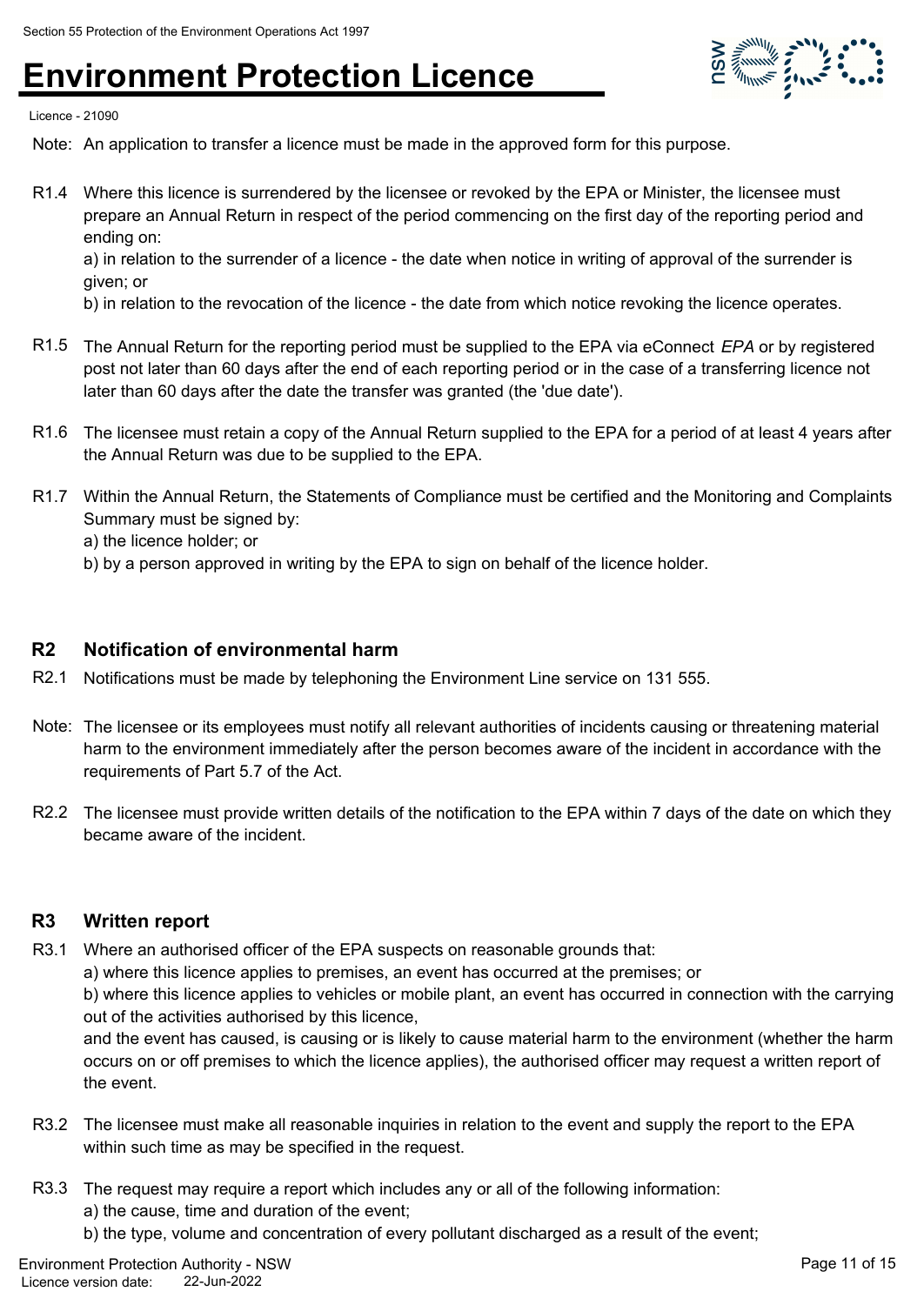

Licence - 21090

c) the name, address and business hours telephone number of employees or agents of the licensee, or a specified class of them, who witnessed the event;

d) the name, address and business hours telephone number of every other person (of whom the licensee is aware) who witnessed the event, unless the licensee has been unable to obtain that information after making reasonable effort;

e) action taken by the licensee in relation to the event, including any follow-up contact with any complainants; f) details of any measure taken or proposed to be taken to prevent or mitigate against a recurrence of such an event; and

g) any other relevant matters.

R3.4 The EPA may make a written request for further details in relation to any of the above matters if it is not satisfied with the report provided by the licensee. The licensee must provide such further details to the EPA within the time specified in the request.

## **6 General Conditions**

#### **G1 Copy of licence kept at the premises or plant**

- G1.1 A copy of this licence must be kept at the premises to which the licence applies.
- G1.2 The licence must be produced to any authorised officer of the EPA who asks to see it.
- G1.3 The licence must be available for inspection by any employee or agent of the licensee working at the premises.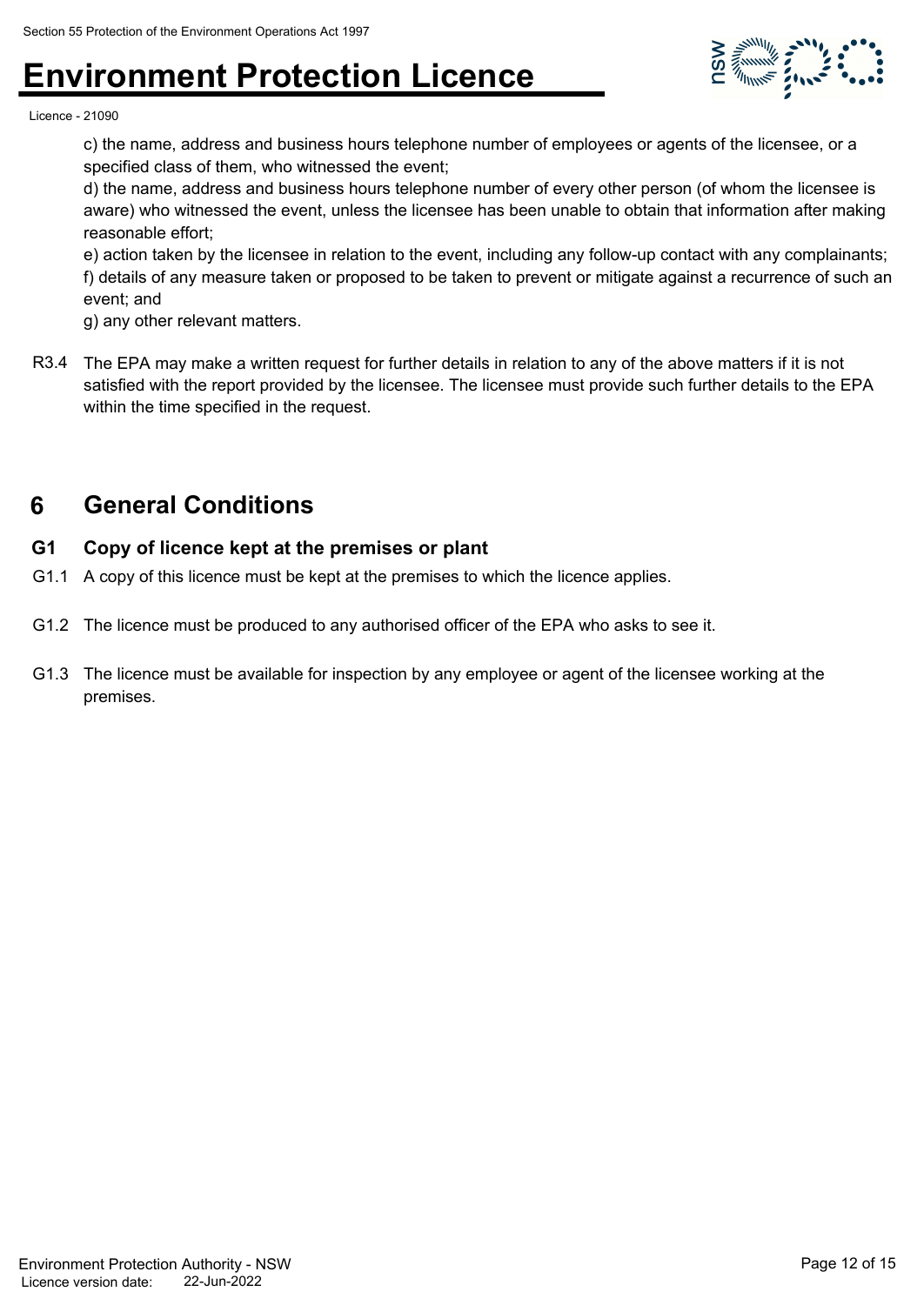Licence - 21090

# 

## **Dictionary**

#### General Dictionary

| <b>3DGM</b> [in relation<br>to a concentration<br>limit] | Means the three day geometric mean, which is calculated by multiplying the results of the analysis of<br>three samples collected on consecutive days and then taking the cubed root of that amount. Where one<br>or more of the samples is zero or below the detection limit for the analysis, then 1 or the detection limit<br>respectively should be used in place of those samples |
|----------------------------------------------------------|---------------------------------------------------------------------------------------------------------------------------------------------------------------------------------------------------------------------------------------------------------------------------------------------------------------------------------------------------------------------------------------|
| Act                                                      | Means the Protection of the Environment Operations Act 1997                                                                                                                                                                                                                                                                                                                           |
| activity                                                 | Means a scheduled or non-scheduled activity within the meaning of the Protection of the Environment<br>Operations Act 1997                                                                                                                                                                                                                                                            |
| actual load                                              | Has the same meaning as in the Protection of the Environment Operations (General) Regulation 2009                                                                                                                                                                                                                                                                                     |
| ΑM                                                       | Together with a number, means an ambient air monitoring method of that number prescribed by the<br>Approved Methods for the Sampling and Analysis of Air Pollutants in New South Wales.                                                                                                                                                                                               |
| AMG                                                      | Australian Map Grid                                                                                                                                                                                                                                                                                                                                                                   |
| anniversary date                                         | The anniversary date is the anniversary each year of the date of issue of the licence. In the case of a<br>licence continued in force by the Protection of the Environment Operations Act 1997, the date of issue of<br>the licence is the first anniversary of the date of issue or last renewal of the licence following the<br>commencement of the Act.                            |
| annual return                                            | Is defined in R1.1                                                                                                                                                                                                                                                                                                                                                                    |
| <b>Approved Methods</b><br><b>Publication</b>            | Has the same meaning as in the Protection of the Environment Operations (General) Regulation 2009                                                                                                                                                                                                                                                                                     |
| assessable<br>pollutants                                 | Has the same meaning as in the Protection of the Environment Operations (General) Regulation 2009                                                                                                                                                                                                                                                                                     |
| <b>BOD</b>                                               | Means biochemical oxygen demand                                                                                                                                                                                                                                                                                                                                                       |
| <b>CEM</b>                                               | Together with a number, means a continuous emission monitoring method of that number prescribed by<br>the Approved Methods for the Sampling and Analysis of Air Pollutants in New South Wales.                                                                                                                                                                                        |
| <b>COD</b>                                               | Means chemical oxygen demand                                                                                                                                                                                                                                                                                                                                                          |
| composite sample                                         | Unless otherwise specifically approved in writing by the EPA, a sample consisting of 24 individual samples<br>collected at hourly intervals and each having an equivalent volume.                                                                                                                                                                                                     |
| cond.                                                    | Means conductivity                                                                                                                                                                                                                                                                                                                                                                    |
| environment                                              | Has the same meaning as in the Protection of the Environment Operations Act 1997                                                                                                                                                                                                                                                                                                      |
| environment<br>protection<br>legislation                 | Has the same meaning as in the Protection of the Environment Administration Act 1991                                                                                                                                                                                                                                                                                                  |
| <b>EPA</b>                                               | Means Environment Protection Authority of New South Wales.                                                                                                                                                                                                                                                                                                                            |
| fee-based activity<br>classification                     | Means the numbered short descriptions in Schedule 1 of the Protection of the Environment Operations<br>(General) Regulation 2009.                                                                                                                                                                                                                                                     |
| general solid waste<br>(non-putrescible)                 | Has the same meaning as in Part 3 of Schedule 1 of the Protection of the Environment Operations Act<br>1997                                                                                                                                                                                                                                                                           |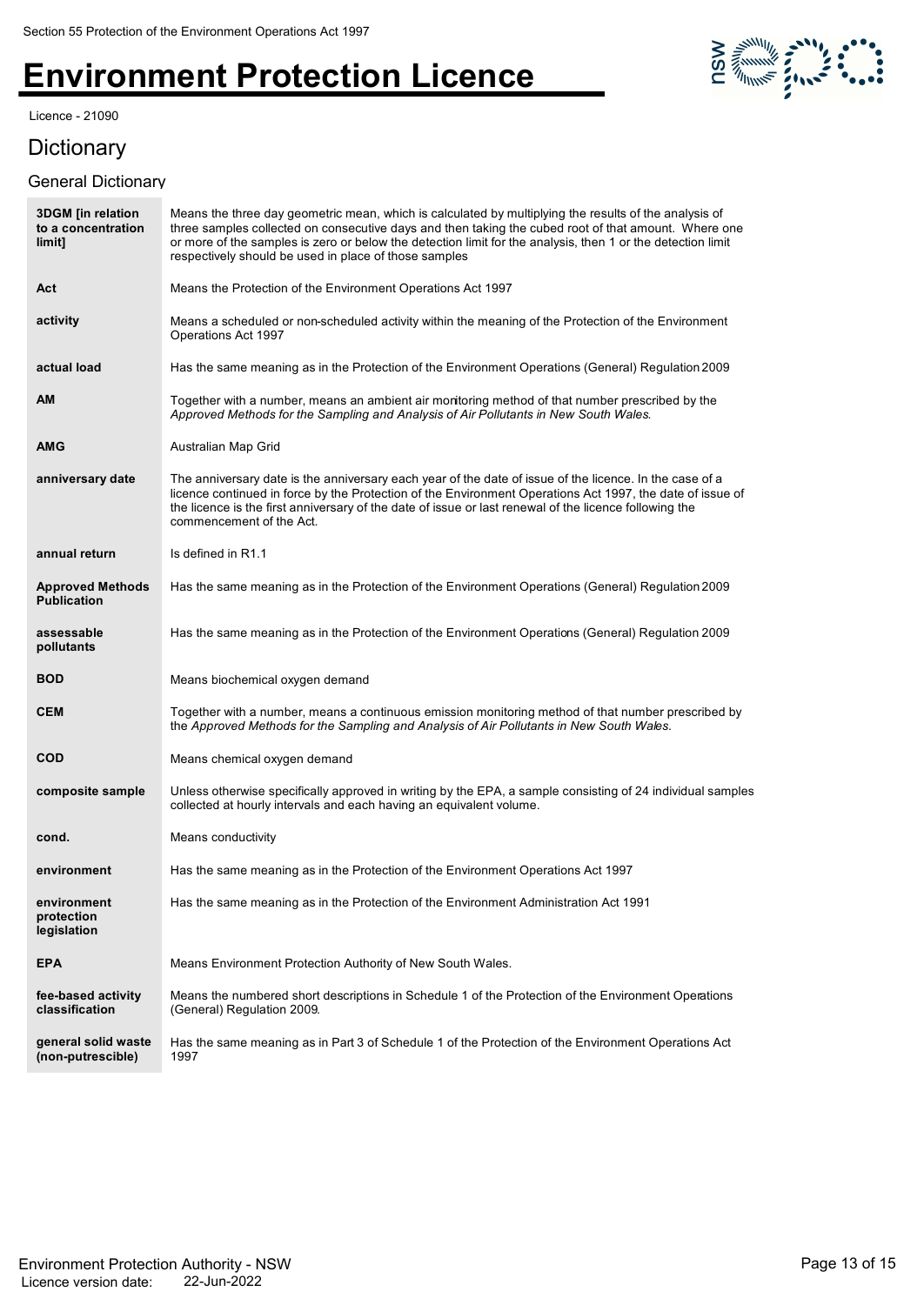



| flow weighted<br>composite sample                                      | Means a sample whose composites are sized in proportion to the flow at each composites time of<br>collection.                                                                                                                                                                                                                                                                                                                     |
|------------------------------------------------------------------------|-----------------------------------------------------------------------------------------------------------------------------------------------------------------------------------------------------------------------------------------------------------------------------------------------------------------------------------------------------------------------------------------------------------------------------------|
| general solid waste<br>(putrescible)                                   | Has the same meaning as in Part 3 of Schedule 1 of the Protection of the Environmen t Operations Act<br>1997                                                                                                                                                                                                                                                                                                                      |
| grab sample                                                            | Means a single sample taken at a point at a single time                                                                                                                                                                                                                                                                                                                                                                           |
| hazardous waste                                                        | Has the same meaning as in Part 3 of Schedule 1 of the Protection of the Environment Operations Act<br>1997                                                                                                                                                                                                                                                                                                                       |
| licensee                                                               | Means the licence holder described at the front of this licence                                                                                                                                                                                                                                                                                                                                                                   |
| load calculation<br>protocol                                           | Has the same meaning as in the Protection of the Environment Operations (General) Regulation 2009                                                                                                                                                                                                                                                                                                                                 |
| local authority                                                        | Has the same meaning as in the Protection of the Environment Operations Act 1997                                                                                                                                                                                                                                                                                                                                                  |
| material harm                                                          | Has the same meaning as in section 147 Protection of the Environment Operations Act 1997                                                                                                                                                                                                                                                                                                                                          |
| <b>MBAS</b>                                                            | Means methylene blue active substances                                                                                                                                                                                                                                                                                                                                                                                            |
| <b>Minister</b>                                                        | Means the Minister administering the Protection of the Environment Operations Act 1997                                                                                                                                                                                                                                                                                                                                            |
| mobile plant                                                           | Has the same meaning as in Part 3 of Schedule 1 of the Protection of the Environment Operations Act<br>1997                                                                                                                                                                                                                                                                                                                       |
| motor vehicle                                                          | Has the same meaning as in the Protection of the Environment Operations Act 1997                                                                                                                                                                                                                                                                                                                                                  |
| O&G                                                                    | Means oil and grease                                                                                                                                                                                                                                                                                                                                                                                                              |
| percentile [in<br>relation to a<br>concentration limit<br>of a sample] | Means that percentage [eg.50%] of the number of samples taken that must meet the concentration limit<br>specified in the licence for that pollutant over a specified period of time. In this licence, the specified period<br>of time is the Reporting Period unless otherwise stated in this licence.                                                                                                                            |
| plant                                                                  | Includes all plant within the meaning of the Protection of the Environment Operations Act 1997 as well as<br>motor vehicles.                                                                                                                                                                                                                                                                                                      |
| pollution of waters<br>[or water pollution]                            | Has the same meaning as in the Protection of the Environment Operations Act 1997                                                                                                                                                                                                                                                                                                                                                  |
| premises                                                               | Means the premises described in condition A2.1                                                                                                                                                                                                                                                                                                                                                                                    |
| public authority                                                       | Has the same meaning as in the Protection of the Environment Operations Act 1997                                                                                                                                                                                                                                                                                                                                                  |
| regional office                                                        | Means the relevant EPA office referred to in the Contacting the EPA document accompanying this licence                                                                                                                                                                                                                                                                                                                            |
| reporting period                                                       | For the purposes of this licence, the reporting period means the period of 12 months after the issue of the<br>licence, and each subsequent period of 12 months. In the case of a licence continued in force by the<br>Protection of the Environment Operations Act 1997, the date of issue of the licence is the first anniversary<br>of the date of issue or last renewal of the licence following the commencement of the Act. |
| restricted solid<br>waste                                              | Has the same meaning as in Part 3 of Schedule 1 of the Protection of the Environment Operations Act<br>1997                                                                                                                                                                                                                                                                                                                       |
| scheduled activity                                                     | Means an activity listed in Schedule 1 of the Protection of the Environment Operations Act 1997                                                                                                                                                                                                                                                                                                                                   |
| special waste                                                          | Has the same meaning as in Part 3 of Schedule 1 of the Protection of the Environment Operations Act<br>1997                                                                                                                                                                                                                                                                                                                       |
| TМ                                                                     | Together with a number, means a test method of that number prescribed by the <i>Approved Methods for the</i><br>Sampling and Analysis of Air Pollutants in New South Wales.                                                                                                                                                                                                                                                       |